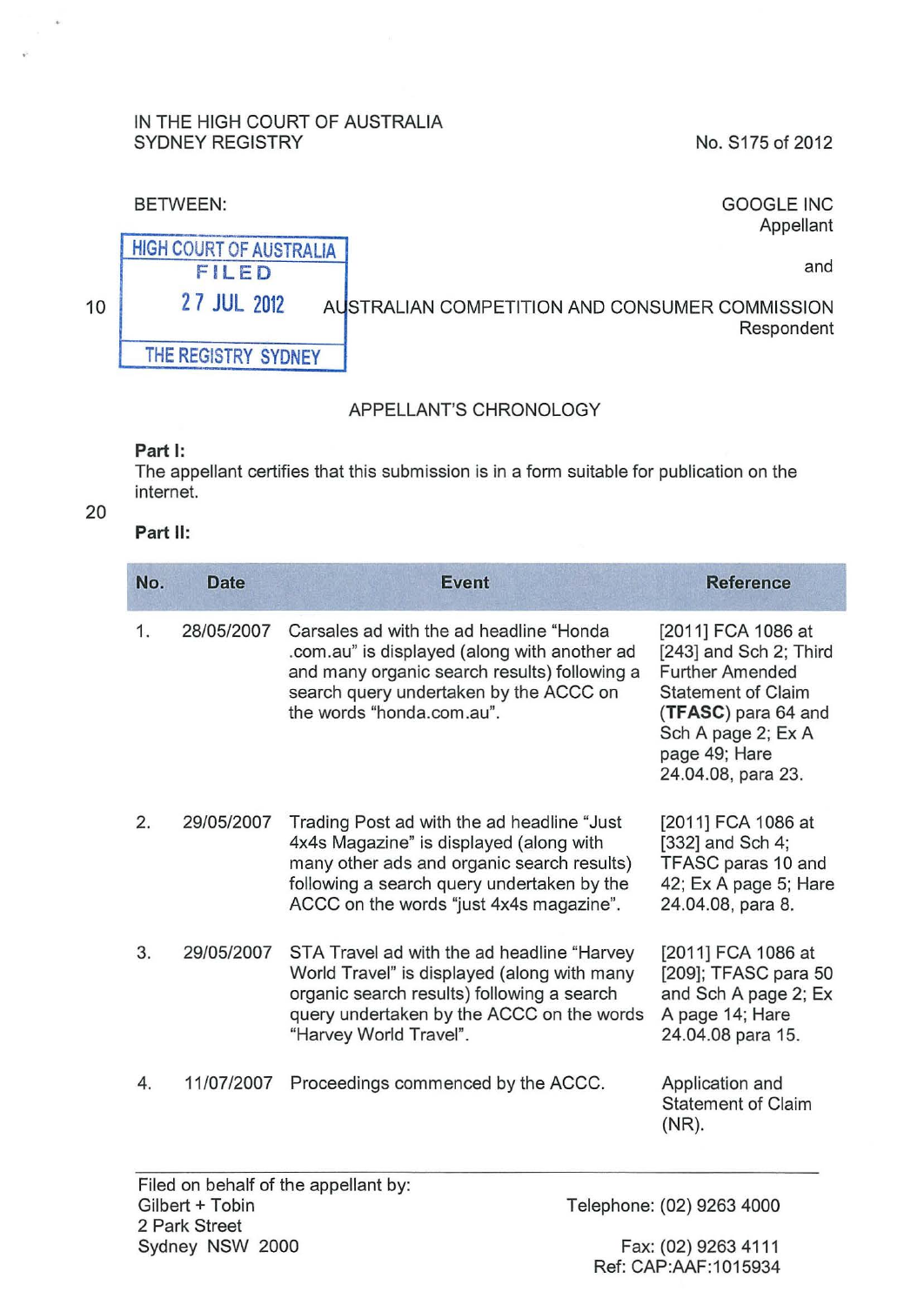| No. | <b>Date</b> | <b>Event</b>                                                                                                                                                                                                                                                | <b>Reference</b>                                                                                                        |
|-----|-------------|-------------------------------------------------------------------------------------------------------------------------------------------------------------------------------------------------------------------------------------------------------------|-------------------------------------------------------------------------------------------------------------------------|
| 5.  | 18/07/2007  | STA Travel ad with the ad headline "Harvey<br>Travel" is displayed (along with three other<br>ads and many organic search results)<br>following a search query undertaken by the<br>ACCC on the words "harvey world travel".                                | [2011] FCA 1086 at<br>[209] and [225];<br>TFASC para 51 and<br>Sch D page 1; Ex A<br>page 15; Hare<br>24.4.08, para 18. |
| 6.  | 24/10/2007  | STA Travel ad with the ad headline<br>"Harveyworld Travel" is displayed (along with<br>another ad and many organic search results)<br>following a search query undertaken by the<br>ACCC on the words "harveyworld travel".                                 | [2011] FCA 1086 at<br>[225]; TFASC para 52<br>and Sch D page 2; Ex<br>A page 17; Hare<br>24.4.08, para 20.              |
| 7.  | 12/03/2008  | Ausdog ad with the ad headline "Alpha Dog<br>Training" is displayed (along with many other<br>ads and organic search results) following a<br>search query undertaken by Alpha Dog<br>Training owner, Mr Greg Fontana, on the<br>words "Alpha Dog Training". | [2011] FCA 1086 at<br>[305]; TFASC para<br>119 and Sch D page<br>11; Ex A page 112;<br>Fontana 23.04.08 para<br>11.     |
| 8.  | 17/04/2008  | STA Travel ad with the ad headline "Hervey<br>World Travel" is displayed (along with<br>another ad and many search results)<br>following a search query undertaken by the<br>ACCC on the words "Harvey World Travle".                                       | [2011] FCA 1086 at<br>[225]; TFASC para 53<br>and Sch D page 3; Ex<br>A page 40; Hong<br>28.4.08, para 24.              |
| 9.  | 17/04/2008  | STA Travel ad with the ad headline "Hervey"<br>World Travel" is displayed (along with many<br>organic search results) following a search<br>query undertaken by the ACCC on the words<br>"Hervey World Travel".                                             | [2011] FCA 1086 at<br>[225]; TFASC para 54<br>and Sch D page 4; Ex<br>A page 43; Hong<br>28.4.08, para 25.              |
| 10. | 11/11/2008  | <b>ACCC files TFASC.</b>                                                                                                                                                                                                                                    | TFASC.                                                                                                                  |
| 11. | 8/03/2010   | Hearing before Justice Nicholas.                                                                                                                                                                                                                            | N/A.                                                                                                                    |
|     | 1/04/2010   |                                                                                                                                                                                                                                                             |                                                                                                                         |
| 12. | 22/09/2011  | Nicholas J delivers judgment.                                                                                                                                                                                                                               | <b>Australian Competition</b><br>and Consumer<br>Commission v Trading                                                   |

Post Australia Pty Ltd (2011) 197 FCR 498; (2011) 283 ALR 310; (2011) 93 IPR 358; (2011] FCA 1086.

 $\hat{\theta}$ 

 $\hat{\theta}^{\pm}$